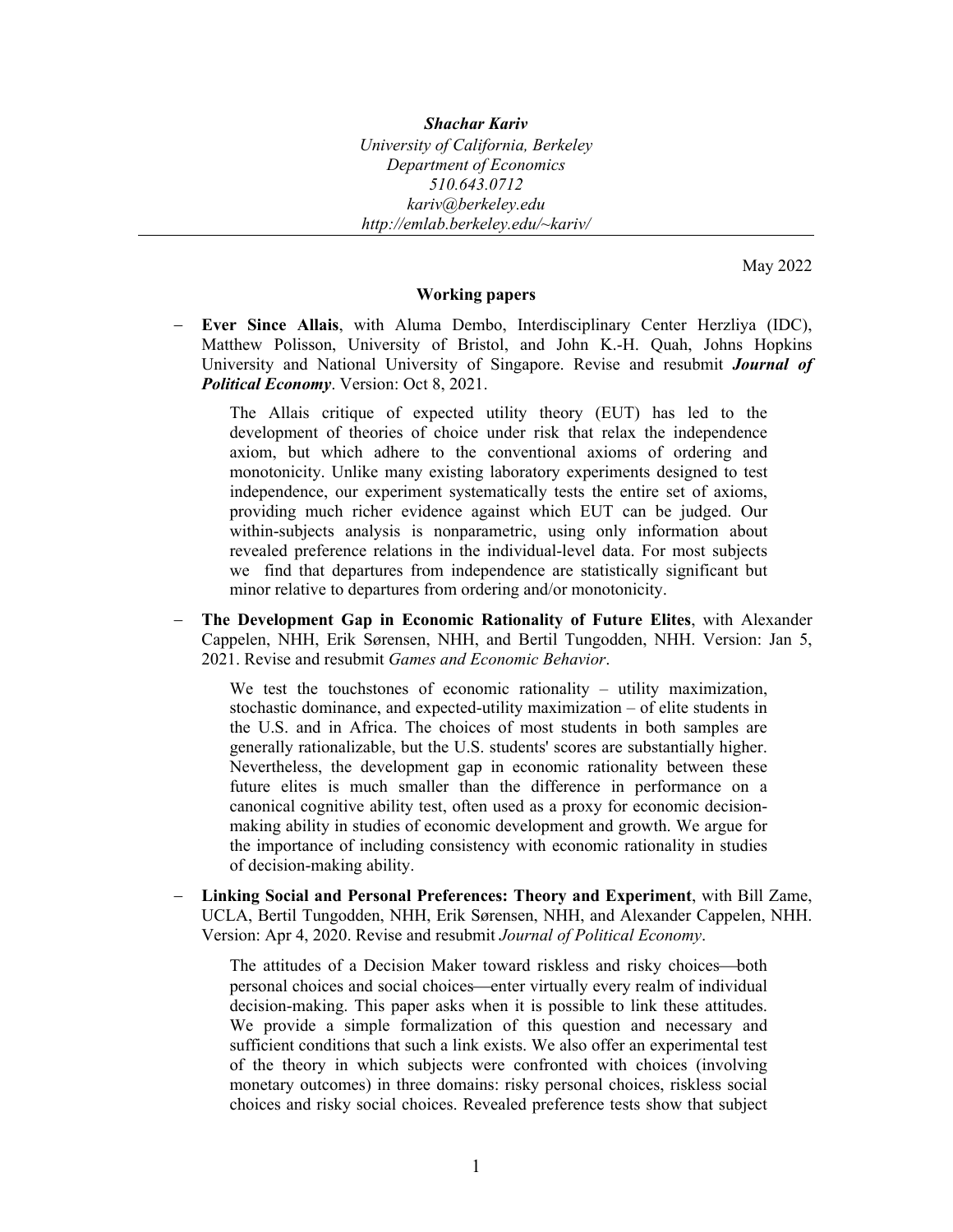choices are generally consistent with utility maximization within each choice domain but frequently involve at least some errors. We test for consistency across choice domains using a novel nonparametric revealed preference test that accounts for these errors.

## *Published and Forthcoming Papers*

 **The Distributional Preferences of Americans, 2013-2016**, with Ray Fisman, Boston University, Pamela Jakiela, Williams College, and Silvia Vannutelli, Northwestern University). Conditionally accepted *Experimental Economics*. Version: Feb 14, 2022.

We study the distributional preferences of Americans during 2013-2016, a period of social and economic upheaval. We decompose preferences into two qualitatively different tradeoffs -- fairness versus self-interest, and equality versus efficiency -- and measure both at the individual level in a large and diverse sample. Although Americans are heterogeneous in terms of both fairmindedness and equality-efficiency orientation, we find that the individuallevel preferences in 2013 are highly predictive of those in 2016. Subjects that experienced an increase in household income became more self-interested, and those who voted for Democratic presidential candidates in both 2012 and 2016 became more equality-oriented.

 **Experimental Evidence of Physician Social Preference**, with Jing Li, Cornell, Larry Casalino, Cornell, Ray Fisman, Boston University, and Daniel Markovits, Yale Law School. Version: Apr 22, 2022, Forthcoming *Proceedings of the National Academy of Sciences*.

Physicians' professional ethics require that they put patients' interests ahead of their own and that they should allocate limited medical resources efficiently. Understanding physicians' extent of adherence to these principles requires understanding the social preferences that lie behind them. These social preferences may be divided into two qualitatively different tradeoffs: the tradeoff between self and other (altruism) and the tradeoff between reducing differences in payoffs (equality) versus increasing total payoffs (efficiency). We experimentally measure social preferences among a nationwide sample of U.S. practicing physicians. Our design allows us to distinguish empirically between altruism and equality-efficiency orientation and to accurately measure both tradeoffs at the level of the individual subject. We further compare the experimentally measured social preferences of physicians to those of a representative sample of Americans, an "elite" subsample of Americans, and a nationwide sample of medical students. We find that physicians' altruism stands out. Although most physicians place a greater weight on self than on other, the share of physicians who place a greater weight on other than on self is twice as large as for all other samples— 32% as compared to 15-17%. Subjects in the general population are the closest to physicians in terms of altruism. The higher altruism among physicians compared to the other samples cannot be explained by income or age differences. By contrast, physicians' preferences regarding equalityefficiency orientation are not meaningfully different from those of the general sample and elite subsample and are less efficiency-oriented than medical students.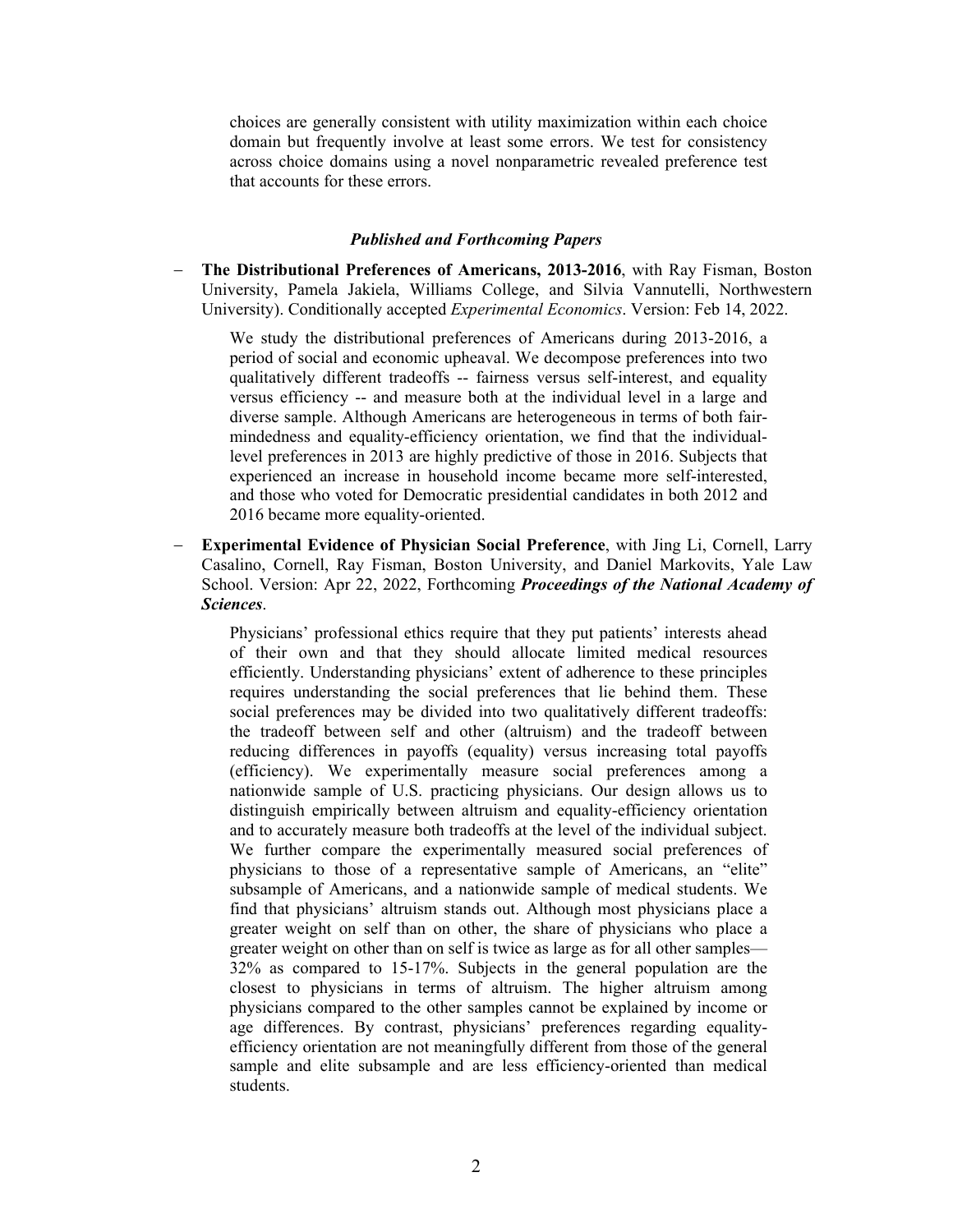**Rational Illiquidity and Consumption: Theory and Evidence from Income Tax Withholding and Refunds**, with Michael Gelman, Claremont McKenna, Matthew Shapiro, University of Michigan, and Dan Silverman, Arizona State University. Version: Jan 22, 2022. Forthcoming *American Economic Review*.

Low liquidity and a high marginal propensity to consume are tightly linked. This paper analyzes this link in the context of income tax withholding and refunds. A theory of rational cash management with income uncertainty endogenizes the relationship between illiquidity and the MPC, and can explain the finding that households tend to spend tax refunds as if they valued liquidity, yet do not act to increase liquidity by reducing their withholding. The theory is supported by individual-level evidence based on financial account records, including a positive correlation between the size of tax refunds and the MPC out of those refunds.

 **The Response of Consumer Spending to Changes in Gasoline Prices,** with Michael Gelman, Claremont McKenna, Yuriy Gorodnichenko, UC Berkeley, Dmitri Koustas, University of Chicago, Matthew Shapiro, University of Michigan, Dan Silverman, Arizona State University, and Steven Tadelis, UC Berkeley. Version: Jan 23, 2022. Forthcoming *American Economic Journal: Macroeconomics*.

This paper estimates how overall consumer spending responds to changes in gasoline prices. It uses the differential impact across consumers of the sharp drop in gasoline prices in 2014 for identification. This estimation strategy is implemented using comprehensive, high-frequency transaction-level data for a large panel of individuals. The estimated marginal propensity to consume (MPC)out of unanticipated, permanent shocks to income is approximately one. This estimate takes into account the elasticity of demand for gasoline and potential slow adjustment to changes in prices. The high MPC implies that changes in gasoline prices have large aggregate effects.

 **How Individuals Smooth Spending: Evidence from the 2013 Government Shutdown Using Account Data** with Michael Gelman, University of Michigan, Matthew Shapiro, University of Michigan, Dan Silverman, Arizona State University, and Steven Tadelis, UC Berkeley. *Journal of Public Economics*, September 2020, 189, pp. 103917.

Using comprehensive account records, this paper examines how individuals adjusted spending and saving in response to a temporary drop in liquidity due to the 2013 U.S. government shutdown. The shutdown cut paychecks by 40% for affected employees, which was recovered within 2 weeks. Because the shutdown affected only the timing of payments, it provides a distinctive experiment allowing estimates of the response to a liquidity shock holding income constant. Spending dropped sharply, implying a naïve estimate of 58 cents less spending for every dollar of lost liquidity. This estimate overstates the consumption response. While many individuals had low liquid assets, they used multiple sources of short-term liquidity to smooth consumption. Sources of short-term liquidity include delaying recurring payments such as for mortgages and credit card balances.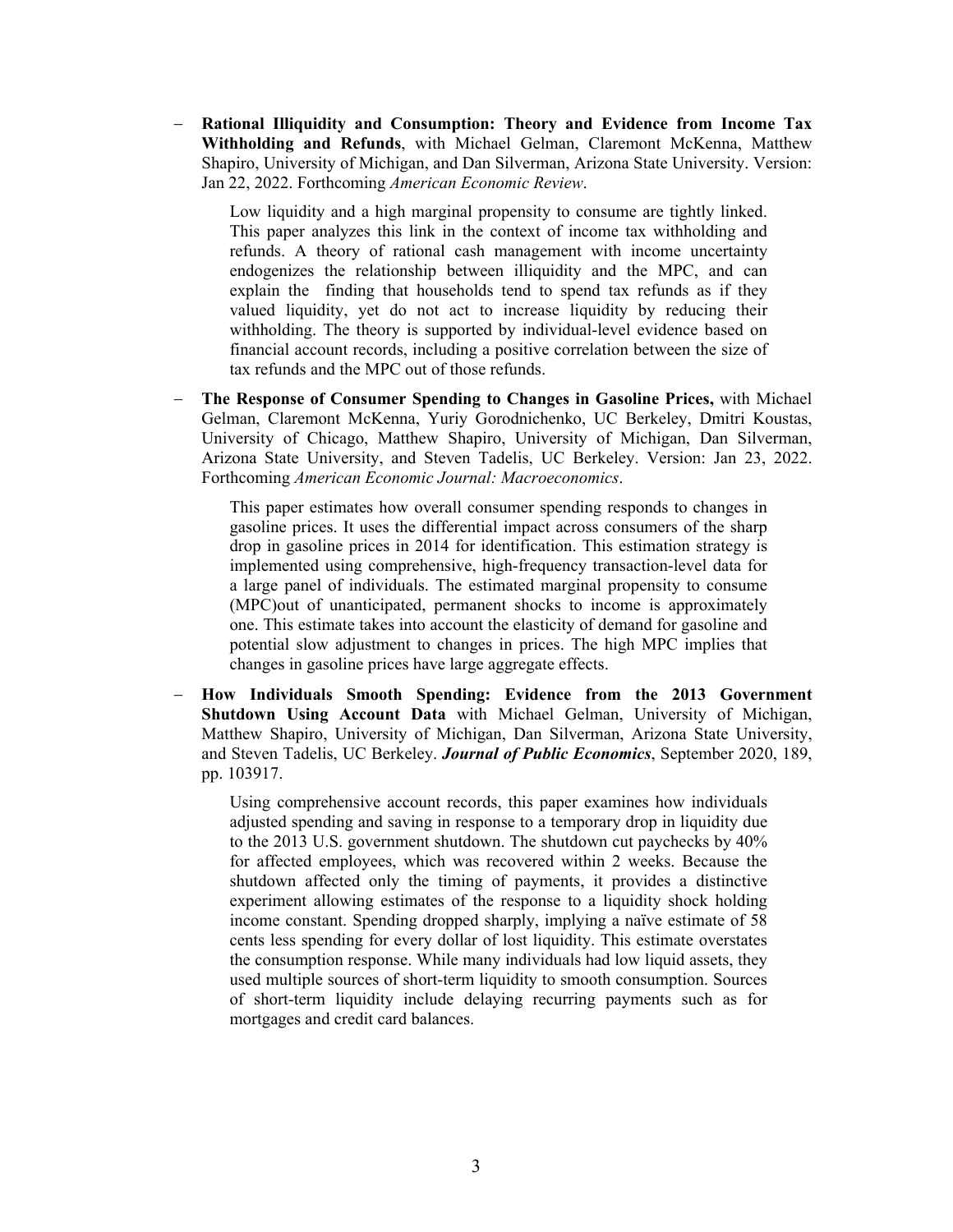**Liquidity Risk in Sequential Trading Networks**, with Maciej Kotowski, Harvard University, and Matthew Leister, Monash University. *Games and Economic Behavior*, May 2018, 109, pp.565-581.

This paper studies a model of intermediated exchange with liquidityconstrained traders. Intermediaries are embedded in a trading network and their financial capacities are private information. We characterize our model's monotone, pure-strategy equilibrium. Agents earn positive intermediation rents in equilibrium. An experimental investigation supports the model's baseline predictions concerning agents' strategies, price dynamics, and the division of surplus. While private financial constraints inject uncertainty into the trading environment, our experiment suggests they are also a behavioral speedbump, preventing traders from experiencing excessive losses due to overbidding

 **Social Preferences of Future Physicians,** with Jing Li, Cornell, and William Dow, UC Berkeley. *Proceedings of the National Academy of Sciences*, November 2017, 114(48) pp. 10291-10300.

This paper advances scientific understanding of social preference—a topic of longstanding cross-disciplinary interest—by studying the preferences of future physicians. In making treatment decisions, physicians make fundamental tradeoffs between their own (financial) self-interest, patient benefit, and stewardship of social resources. These tradeoffs affect patient health, adoption of new scientific medical technologies, and the equity and efficiency of our health care system. Understanding physicians' decisions about these tradeoffs requires understanding the social preferences that are behind them. Our main finding that future physicians are substantially less altruistic and more efficiency focused than the average American challenges notions of physician altruism, the fundamental feature of medical professionalism, and has potential implications for policy in a host of health care areas.

 **Distributional Preferences and Political Behavior**, with Ray Fisman, Boston University, and Pam Jakiela, University of Maryland. *Journal of Public Economics*, November 2017, 155, pp. 1-10.

We document the relationship between distributional preferences and voting decisions in a large and diverse sample of Americans. Using a generalized dictator game, we generate individual-level measures of fair-mindedness (weight on oneself versus others) and equality-efficiency tradeoffs. Subjects' equality-efficiency tradeoffs predict their political decisions: equality-focused subjects are more likely to have voted for Barack Obama in 2012, and to be affiliated with the Democratic Party. Our findings shed light on how American voters are motivated by their distributional preferences.

 **The Distributional Preferences of an Elite**, with Ray Fisman, Boston University, Pam Jakiela, University of Maryland, and Daniel Markovits, Yale Law School). *Science*, September 2015, 349(6254), pp. 1300.

We study the distributional preferences of an elite cadre of J.D. students at Yale Law School (YLS), a group that hold particular interest because they will assume future positions of power and influence in American society. Our experimental design provides a rigorous test of the rationality of redistributive decisions and allows us to decompose the underlying distributional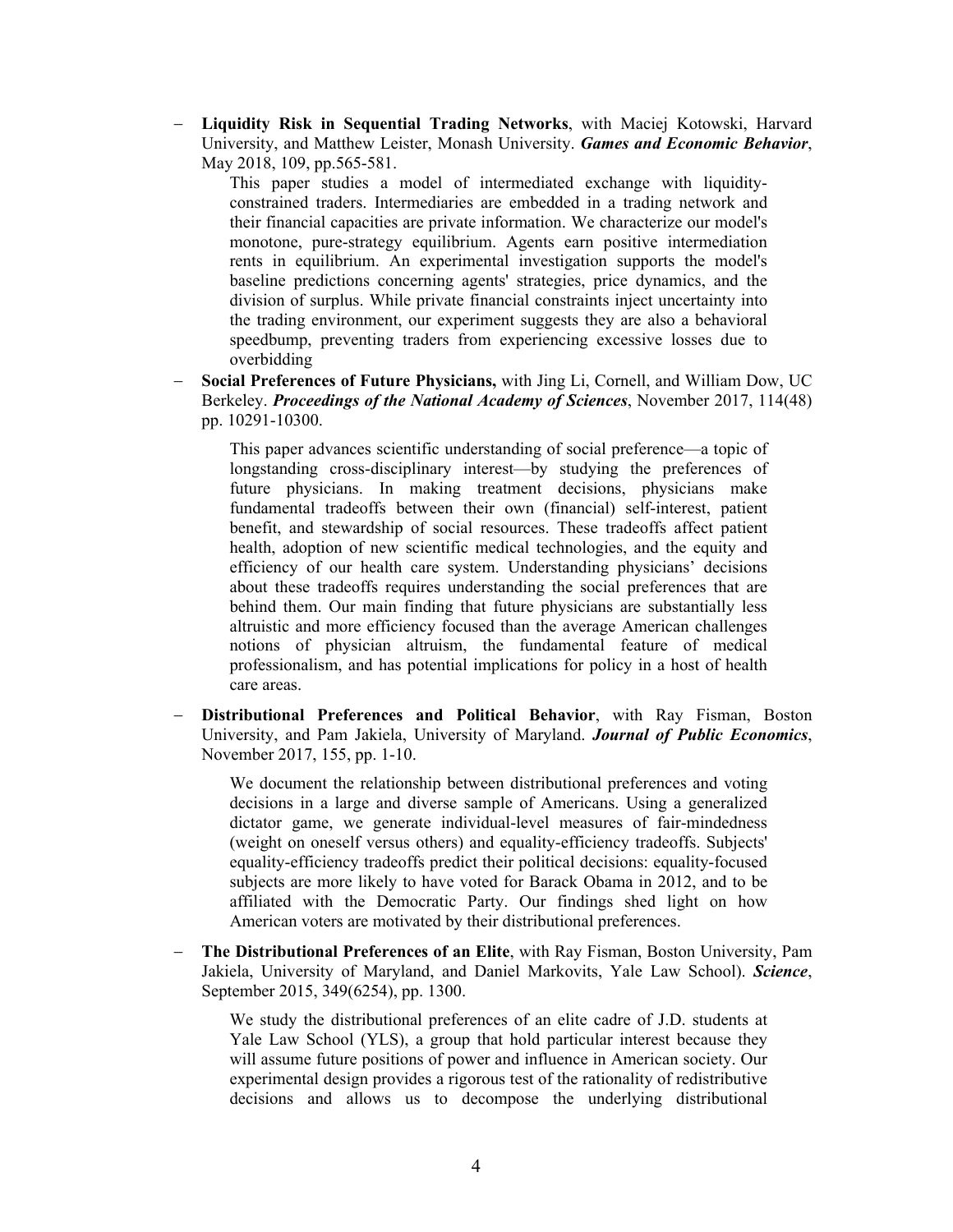preferences into two qualitatively different tradeoffs: the tradeoff between fair-mindedness and self-interest, and the tradeoff between equality and efficiency. We find that the YLS subjects are much more rational than subjects drawn from the American Life Panel  $(ALP)$  – a large and diverse sample of Americans. The YLS subjects are also less fair-minded than the ALP subjects, and, most importantly, substantially and significantly less inclined to sacrifice efficiency to reduce inequality. We further show that our experimental measure of equality-efficiency tradeoffs predicts the YLS students' career choices: equality-minded subjects are significantly more likely to be employed at non-profit organizations. Finally, we show that two samples of "intermediate" elites display distributional preferences that lie between the YLS elite and the general population, providing further external validation for the experimental results.

 **How Did Distributional Preferences Change During the Great Recession?** with Ray Fisman, Columbia B-School, and Pam Jakiela, University of Maryland. *Journal of Public Economics*. August 2015, 128, pp. 84–95.

To better understand how support for redistributive policies is shaped by macroeconomic shocks, we explore how distributional preferences changed during the recent "Great Recession." We conducted identical modified dictator games during both the recession and the preceding economic boom. The experiments capture subjects' selfishness (the weight on one's own payoffs) and equality-efficacy tradeoffs (concerns for reducing differences in payoffs versus increasing total payoffs), which we then compare across economic conditions. Subjects exposed to recession exhibit greater selfishness and higher emphasis on efficacy relative to equality. Reproducing recessionary conditions inside the laboratory by confronting subjects with possible negative payoffs [weakly] intensifies selfishness and increases efficacy orientation, bolstering the interpretation that differing economic circumstances drive our results.

 **Estimating Ambiguity Aversion in a Portfolio Choice Experiment**, with David Ahn, Berkeley, Syngjoo Choi, UCL, and Douglas Gale, NYU. *Quantitative Economics*, July 2014, 5(2), pp. 195–223.

We report a portfolio-choice experiment that enables us to estimate parametric models of ambiguity aversion at the level of the individual subject. The assets are Arrow securities corresponding to three states of nature, where one state is risky with known probability and two states are ambiguous with unknown probabilities. We estimate two specifications of ambiguity aversion, one kinked and one smooth that encompass many of the theoretical models in the literature. Each specification includes two parameters: one for ambiguity attitudes and another for risk attitudes. We also estimate a three-parameter specification that includes an additional parameter for pessimism/optimism (underweighting/overweighting the probabilities of different payoffs). The parameter estimates for individual subjects exhibit considerable heterogeneity. We cannot reject the null hypothesis of Subjective Expected Utility for a majority of subjects. Most of the remaining subjects exhibit statistically significant ambiguity aversion or seeking and/or pessimism or optimism.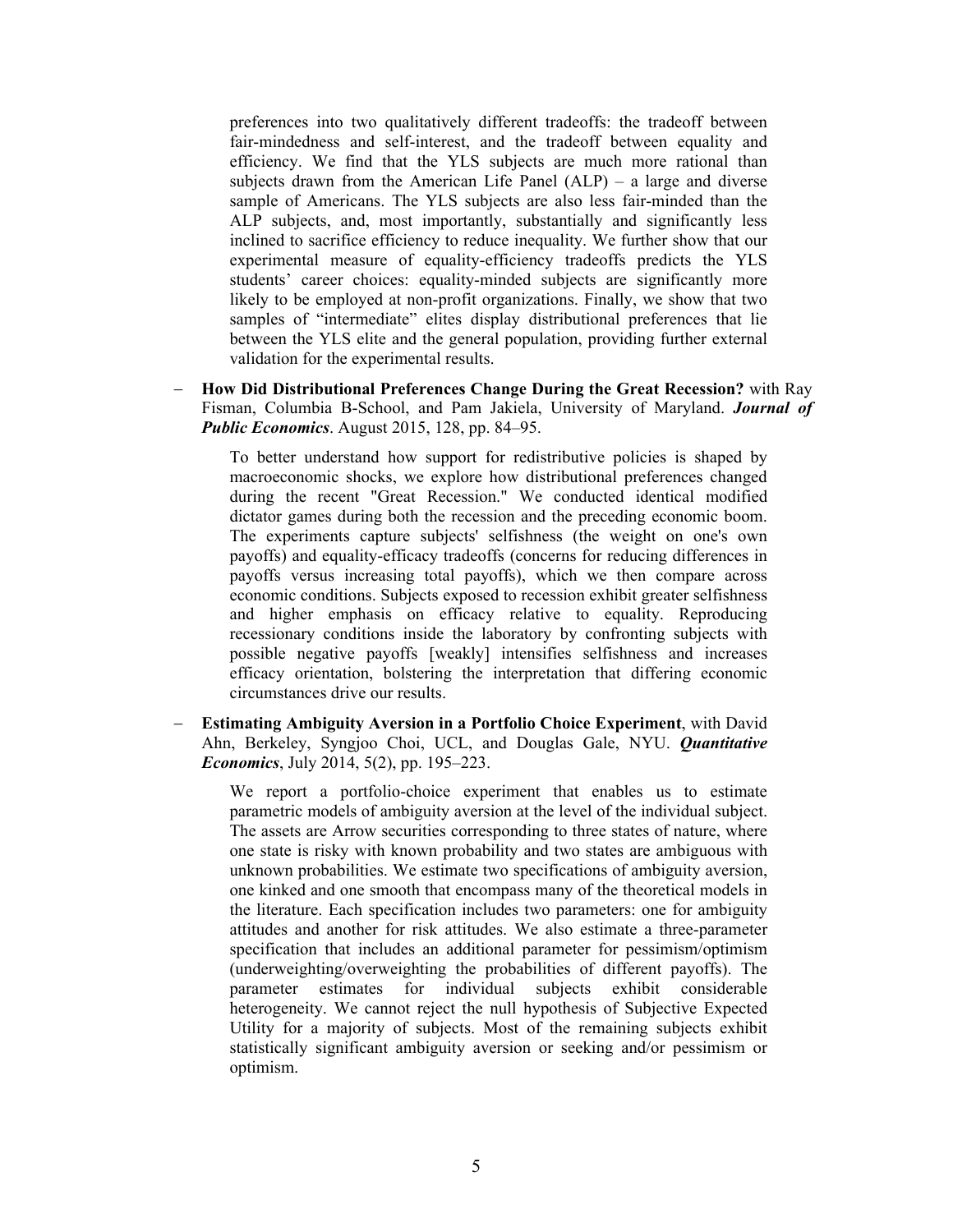**Harnessing Naturally Occurring Data to Measure the Response of Spending to Income,** with Michael Gelman, University of Michigan, Matthew Shapiro, University of Michigan, Dan Silverman, Arizona State University, and Steven Tadelis, UC Berkeley. *Science*, July 2014, 345(6193) pp. 212-215.

This paper presents a new data infrastructure for measuring economic activity. The infrastructure records transactions and account balances, yielding measurements with scope and accuracy that have little precedent in economics. The data are drawn from a diverse population that overrepresents males and younger adults but contains large numbers of underrepresented groups. The data infrastructure permits evaluation of a benchmark theory in economics that predicts that individuals should use a combination of cash management, saving, and borrowing to make the timing of income irrelevant for the timing of spending. As in previous studies and in contrast to the predictions of the theory, there is a response of spending to the arrival of anticipated income. The data also show, however, that this apparent excess sensitivity of spending results largely from the coincident timing of regular income and regular spending. The remaining excess sensitivity is concentrated among individuals with less liquidity.

 **Who is (More) Rational?** with Syngjoo Choi, UCL, Wieland Müller, Tilburg University, and Dan Silverman, Arizona State University. *American Economic Review*, June 2014, 104(6), pp. 1518–1550.

Revealed preference theory offers a criterion for *decision-making quality*: if decisions are high quality then there exists a utility function the choices maximize. We conduct a large-scale experiment to test for consistency with utility maximization. Consistency scores vary markedly within and across socioeconomic groups. In particular, consistency is strongly related to wealth: a standard deviation increase in consistency is associated with 15-19 percent more household wealth. This association is quantitatively robust to conditioning on correlates of unobserved constraints, preferences, and beliefs. Consistency with utility maximization under laboratory conditions thus captures *decision-making ability* that applies across domains and influences important real-world outcomes.

 **An Old Measurement of Decision-making Quality Sheds New Light on Paternalism**, with Dan Silverman, Arizona State University. *Journal of Institutional and Theoretical Economics*, February 2013, 169(1), pp. 29-44.

Definitive judgment about the quality of decision making is made difficult by twin problems of measurement and identification. A measure of decisionmaking quality is hard to formalize, to quantify, and to make practical for use in a variety of choice environments; and it is difficult to distinguish differences in decision-making quality from unobserved differences in preferences, information, beliefs, or constraints. In this paper, we describe a widely applicable set of tools for theoretical analysis and experimental methods for addressing these problems. These tools and methods can indicate a more targeted approach to "light paternalism" polices aimed at improving decision-making quality.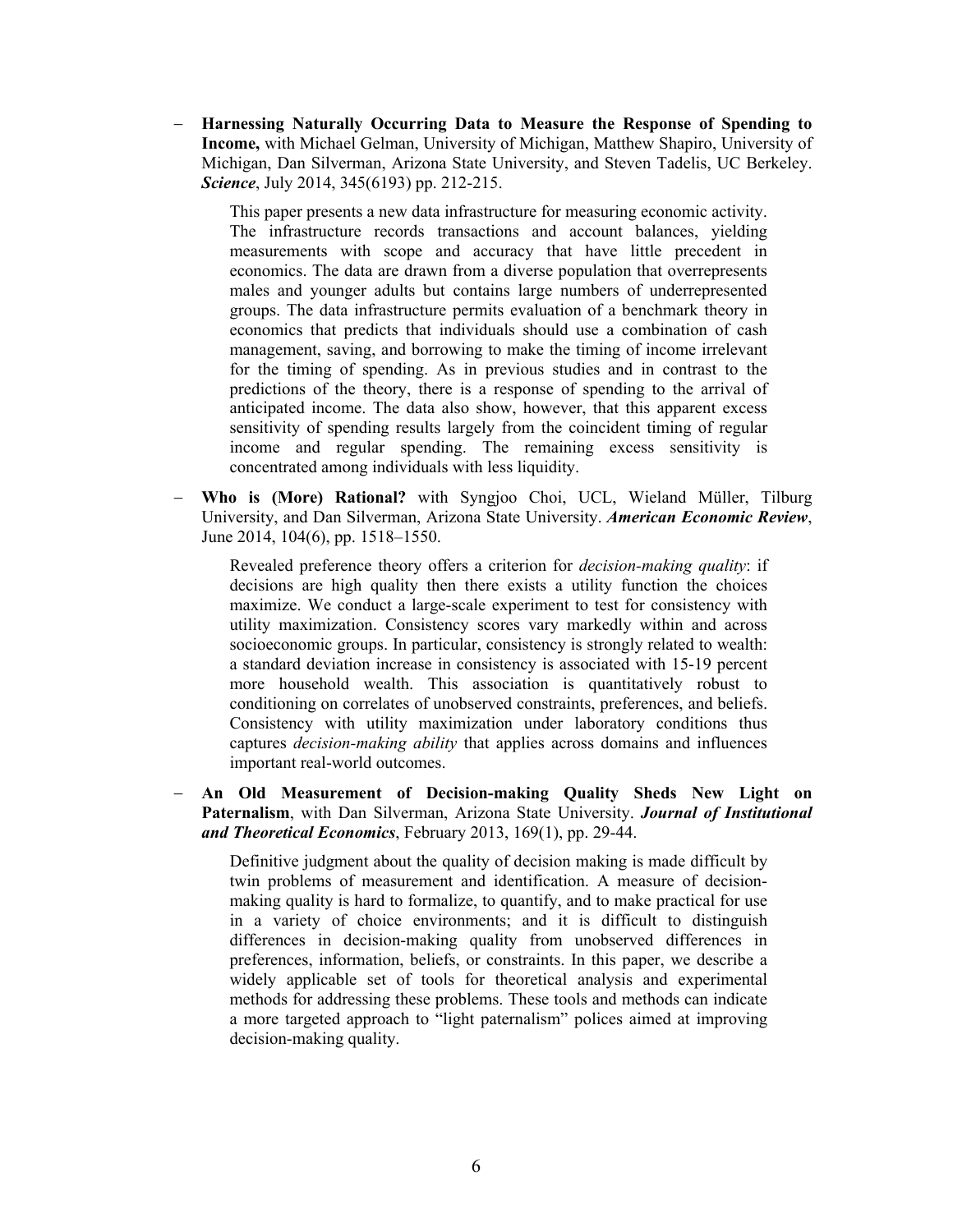**Social Learning in Networks: A Quantal Response Equilibrium Analysis of Experimental Data,** with Syngjoo Choi, UCL, and Douglas Gale, NYU. *Review of Economic Design*, September 2012, 16(2-3), pp. 175-191.

Individuals living in society are bound together by a social network and, in many social and economic situations, individuals learn by observing the behavior of others in their local environment. This process is called social learning. Learning in incomplete networks, where different individuals have different information, is especially challenging: because of the lack of common knowledge individuals must draw inferences about the actions others have observed, as well as about their private information. This paper reports an experimental investigation of learning in three-person networks and uses the theoretical framework of Gale and Kariv (2003) to interpret the data generated by the experiments. The family of three-person networks includes several non-trivial architectures, each of which gives rise to its own distinctive learning patterns. To test the usefulness of the theory in interpreting the data, we adapt the Quantal Response Equilibrium (QRE) model of McKelvey and Palfrey (1995, 1998). We find that the theory can account for the behavior observed in the laboratory in a variety of networks and informational settings. This provides important support for the use of QRE to interpret experimental data.

 **Network Architecture and Mutual Monitoring in Public Goods Experiments**, with Jeffrey Carpenter, Middlebury College, and Andrew Schotter, NYU. *Review of Economic Design,* September 2012, 16(2-3), pp. 93-118.

Following Fehr and Gäechter (2000), a large and growing number of experiments show that public goods can be provided at high levels when mutual monitoring and costly punishment are allowed. Nearly all experiments, however, study monitoring and punishment in a complete network where all subjects can monitor and punish each other. The architecture of social networks becomes important when subjects can only monitor and punish the other subjects to whom they are connected by the network. We study several incomplete networks and find that they give rise to their own distinctive patterns of behavior. Nevertheless, a number of simple, yet fundamental, properties in graph theory allow us to interpret the variation in the patterns of behavior that arise in the laboratory and to explain the impact of network architecture on the efficiency and dynamics of the experimental outcomes.

 **Network Architecture, Salience and Coordination,** with Syngjoo Choi, UCL, Douglas Gale, NYU, and Thomas Palfrey, Caltech. Version: January 5, 2011. *Games and Economic Behavior*, September 2011, 73(1), pp. 76-90.

This paper reports the results of an experimental investigation of dynamic games in networks. In each period, the subjects simultaneously choose whether or not to make an irreversible contribution to the provision of an indivisible public good. Subjects observe the past actions of other subjects if and only if they are connected by the network. Networks may be incomplete so subjects are asymmetrically informed about the actions of other subjects in the same network, which is typically an obstacle to the attainment of an efficient outcome. For all networks, the game has a large set of (possibly inefficient) equilibrium outcomes. Nonetheless, the network architecture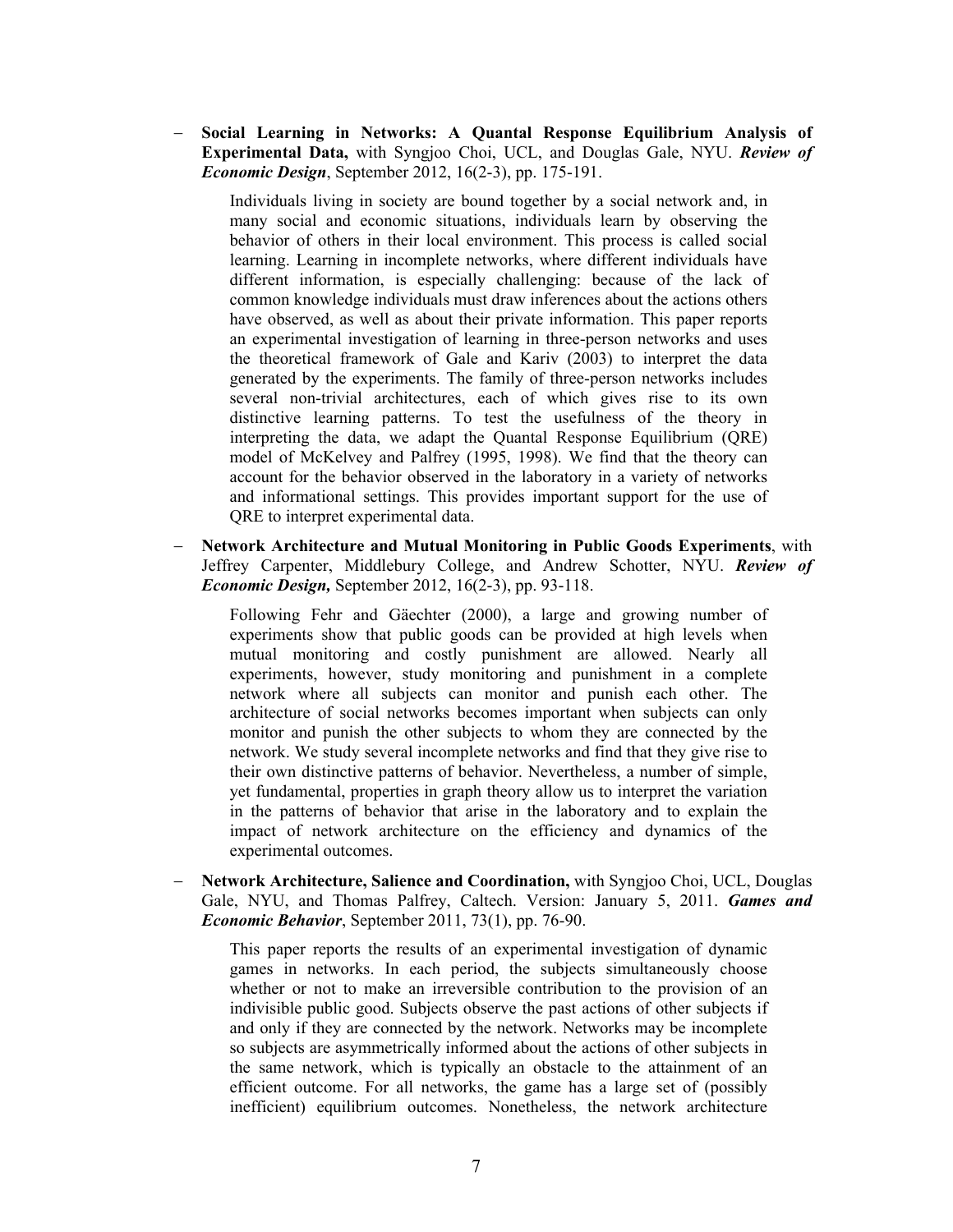makes certain strategies salient and this in turn facilitates coordination on efficient outcomes. In particular, asymmetries in the network architecture encourage two salient behaviors, strategic delay and strategic commitment. By contrast, we find that symmetries in the network architecture can lead to mis-coordination and inefficient outcomes.

 **An Experimental Test of Advice and Social Learning,** with Boğaçhan Çelen, Columbia B-School, and Andrew Schotter, NYU. Version: June 17, 2010. *Management Science*, October 2010, 56(10), pp. 1678-1701.

Social learning describes any situation in which individuals learn by observing the behavior of others. In the real world, however, individuals learn not just by observing the actions of others, but also learn from advice. This paper introduces advice giving into the standard social-learning experiment of Çelen and Kariv (2005). The experiments are designed so that both pieces of information – action and advice – are equally informative (in fact, identical) in equilibrium. Despite the informational equivalence of advice and actions, we find that subjects in a laboratory social-learning situation appear to be more willing to follow the advice given to them by their predecessor than to copy their action, and that the presence of advice increases subjects' welfare.

 **Trading in Networks: A Normal Form Game Experiment,** with Douglas Gale, NYU. Version: September 30, 2008. *American Economic Journal: Microeconomics*, August 2009, 1(2), pp. 114-132.

This paper reports an experimental study of trading networks. Networks are incomplete in the sense that each trader can only exchange assets with a limited number of other traders. The greater the incompleteness of the network, the more intermediation is required to transfer the assets between initial and final owners. The uncertainty of trade in networks constitutes a potentially important market friction. Nevertheless, we find that the pricing behavior observed in the laboratory converges to competitive equilibrium behavior in a variety of treatments. However, the rate of convergence varies depending on the network, pricing rule, and payoff function.

 **Sequential Equilibrium in Monotone Games: Theory-Based Analysis of Experimental Data,** with Syngjoo Choi, UCL, and Douglas Gale, NYU. *Journal of Economic Theory*, December 2008, 143(1), pp. 302–330.

A monotone game is an extensive-form game with complete information, simultaneous moves and an irreversibility structure on strategies. It captures a variety of situations in which players make partial commitments and allows us to characterize conditions under which equilibria result in socially desirable outcomes. However, since the game has many equilibrium outcomes, the theory lacks predictive power. To produce stronger predictions, one can restrict attention to the set of sequential equilibria, or Markov equilibria, or symmetric equilibria, or pure-strategy equilibria. This paper explores the relationship between equilibrium behavior in a class of monotone games, namely voluntary contribution games, and the behavior of human subjects in an experimental setting. Several key features of the symmetric Markov perfect equilibrium (SMPE) are consistent with the data. To judge how well the SMPE fits the data, we estimate a model of Quantal Response Equilibrium (QRE) (McKelvey and Palfrey 1995, 1998) and find that the decision rules of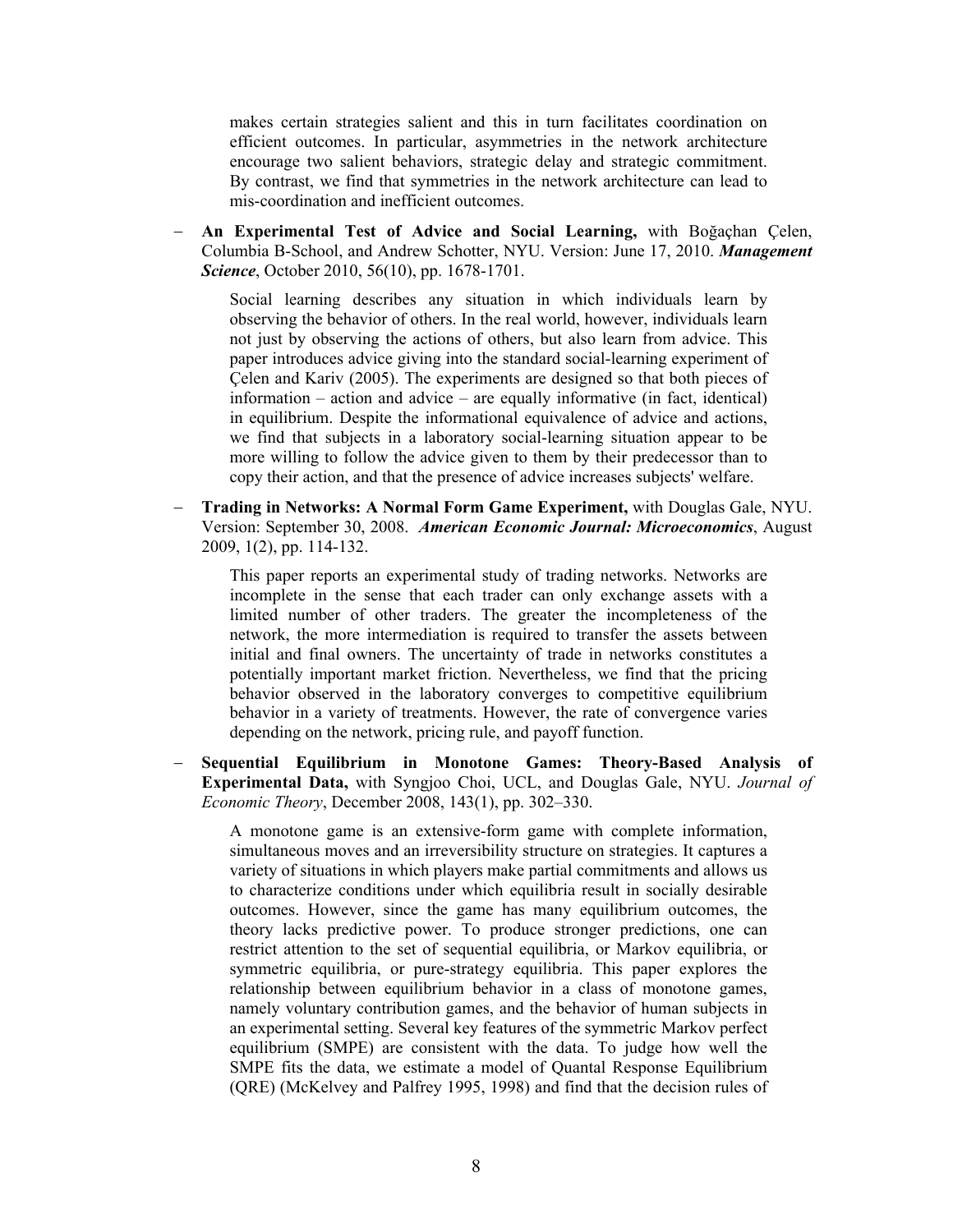the QRE model are qualitatively very similar to the empirical choice probabilities.

 **Consistency and Heterogeneity of Individual Behavior under Uncertainty,** with Syngjoo Choi, UCL, Douglas Gale, NYU, and Ray Fisman, Columbia B-School. *American Economic Review*, December 2007, 97(5), pp. 1921-1938. (Some of the results reported here are also distributed in Substantive and Procedural Rationality in Decisions under Uncertainty.)

By using graphical representations of simple portfolio choice problems, we generate a very rich data set to study behavior under uncertainty at the level of the individual subject. We test the data for consistency with the maximization hypothesis, and we estimate preferences using a two-parameter utility function based on Faruk Gul (1991). This specification provides a good interpretation of the data at the individual level and can account for the highly heterogeneous behaviors observed in the laboratory. The parameter estimates jointly describe attitudes toward risk and allow us to characterize the distribution of risk preferences in the population.

 **Individual Preferences for Giving,** with Ray Fisman, Columbia B-School, and Daniel Markovits, Yale Law School. *American Economic Review*, December 2007, 97(5), pp. 1858-1876. (Previously distributed in three different papers titled Individual Preferences for Giving, and Distinguishing Social Preferences from Preferences for Altruism and Pareto Damaging Behaviors.)

We utilize graphical representations of Dictator Games which generate rich individual-level data. Our baseline experiment employs budget sets over feasible payoff-pairs. We test these data for consistency with utility maximization, and we recover the underlying preferences for giving (tradeoffs between own payoffs and the payoffs of others). Two further experiments augment the analysis. An extensive elaboration employs three-person budget sets to distinguish preferences for giving from social preferences (tradeoffs between the payoffs of others). And an intensive elaboration employs stepshaped sets to distinguish between behaviors that are compatible with wellbehaved preferences and those that are compatible only with not well-behaved cases.

 **Revealing Preferences Graphically: An Old Method Gets a New Tool Kit**, with Syngjoo Choi, UCL, Ray Fisman, Columbia B-School, and Douglas Gale, NYU. *American Economic Review*, Papers & Proceedings, May 2007, 97(2), pp. 153-158.

This paper describes the necessary tools, both methodological and analytical, for providing a comprehensive individual-level analysis of decision-making under risk. Two distinctive features of the paper are the new experimental technique, and the application of the tools of the theory of consumer demand to individual decision-making in the laboratory. To characterize an individual's decision-making under risk, it is necessary to generate many observations per subject over a wide range of choice sets. An innovative graphical interface was developed for this purpose, where subjects see on a computer screen a geometrical representation of a portfolio choice problem. Subjects choose portfolios through a simple point-and-click. This intuitive and user-friendly interface allows for the quick and efficient elicitation of many decisions per subject under a wide range of choice scenarios. The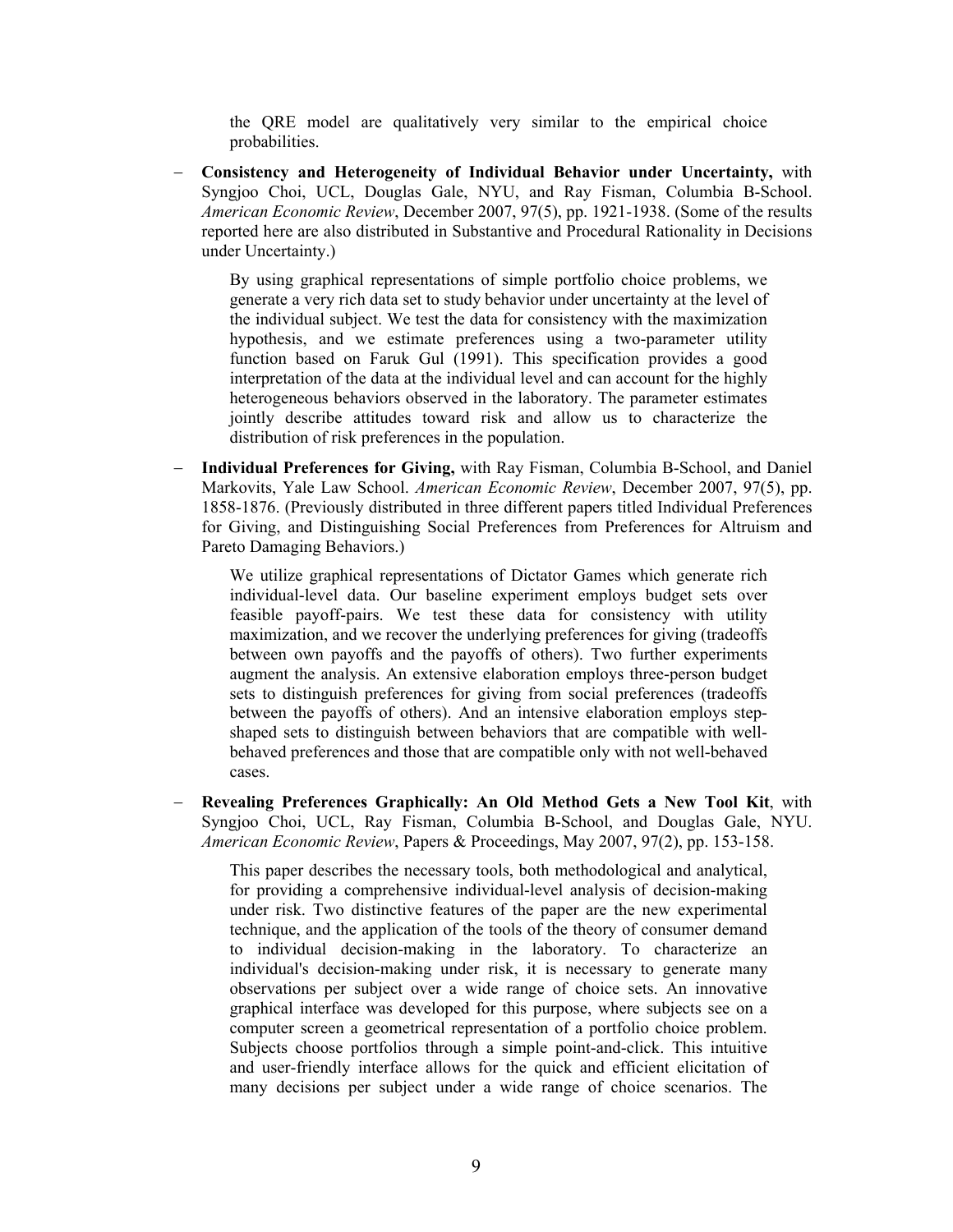experimental platform and analytical techniques that have been developed can also be applied to many types of individual choice problems.

 **Financial Networks**, with Douglas Gale, NYU. *American Economic Review*, Papers & Proceedings, May 2007, 97(2), pp. 99-103.

Apart from centralized exchanges such as the NYSE, most financial transactions take place in networks where one or more intermediaries link the initial seller and final buyer. This paper presents a model of financial networks, in which financial exchange is intermediated by traders who form a chain of links between the initial owner of the assets and ultimate owner of the assets. Networks are incomplete in the sense that each trader can only exchange assets with a limited number of other traders. The greater the incompleteness of the network, the more intermediation is required to transfer the assets between initial and final owners. Intermediation takes time and time is costly, so incompleteness constitutes a potentially important market imperfection. The cost and uncertainty of trade in networks may give rise to other problems and, in extreme cases, lead to a market breakdown. The results are applicable not just to financial networks but to any model of exchange which shares the same basic network structure.

 **An Experimental Test of Observational Learning under Imperfect Information,**  with Boğaçhan Çelen, Columbia B-School. *Economic Theory*, October 2005, 26(3), pp. 677-699.

To explore the difference between social learning under perfect and imperfect information, this paper takes an experimental look at a situation in which individuals learn by observing the behavior of their immediate predecessors. Our experimental design is based on the theory of Çelen and Kariv (Observational Learning under Imperfect Information) and uses the procedures of Çelen and Kariv (Distinguishing Informational Cascades from herd Behavior in the Laboratory) with the exception that the history of actions observed by subjects is different. We find is that imitation is much less frequent when subjects have imperfect information, even less frequent than the theory predicts. Further, while we find strong evidence that under perfect information a form of generalized Bayesian behavior adequately explains behavior in the laboratory, under imperfect information behavior is not even consistent with this generalization of Bayesian behavior. To reconcile this with the conclusions under perfect information, we undertake a modification of the model that abandons the assumption of common knowledge of rationality.

 **Distinguishing Informational Cascades from Herd Behavior in the Laboratory**, with Boğaçhan Çelen, Columbia B-School. *American Economic Review*, June 2004, 94(3), pp. 484-497.

This paper reports an experimental test of how individuals learn from the behavior of others. By using techniques only available in the laboratory, we elicit subjects' beliefs. This allows us to distinguish informational cascades (convergence of beliefs) from herd behavior (convergence of actions). By adding a setup with continuous signal and discrete action, we enrich the balland-urn observational learning experiments paradigm of Anderson and Holt (1997). We test a model that explains subjects' behavior as a form of generalized Bayesian behavior that incorporates limits on the rationality of